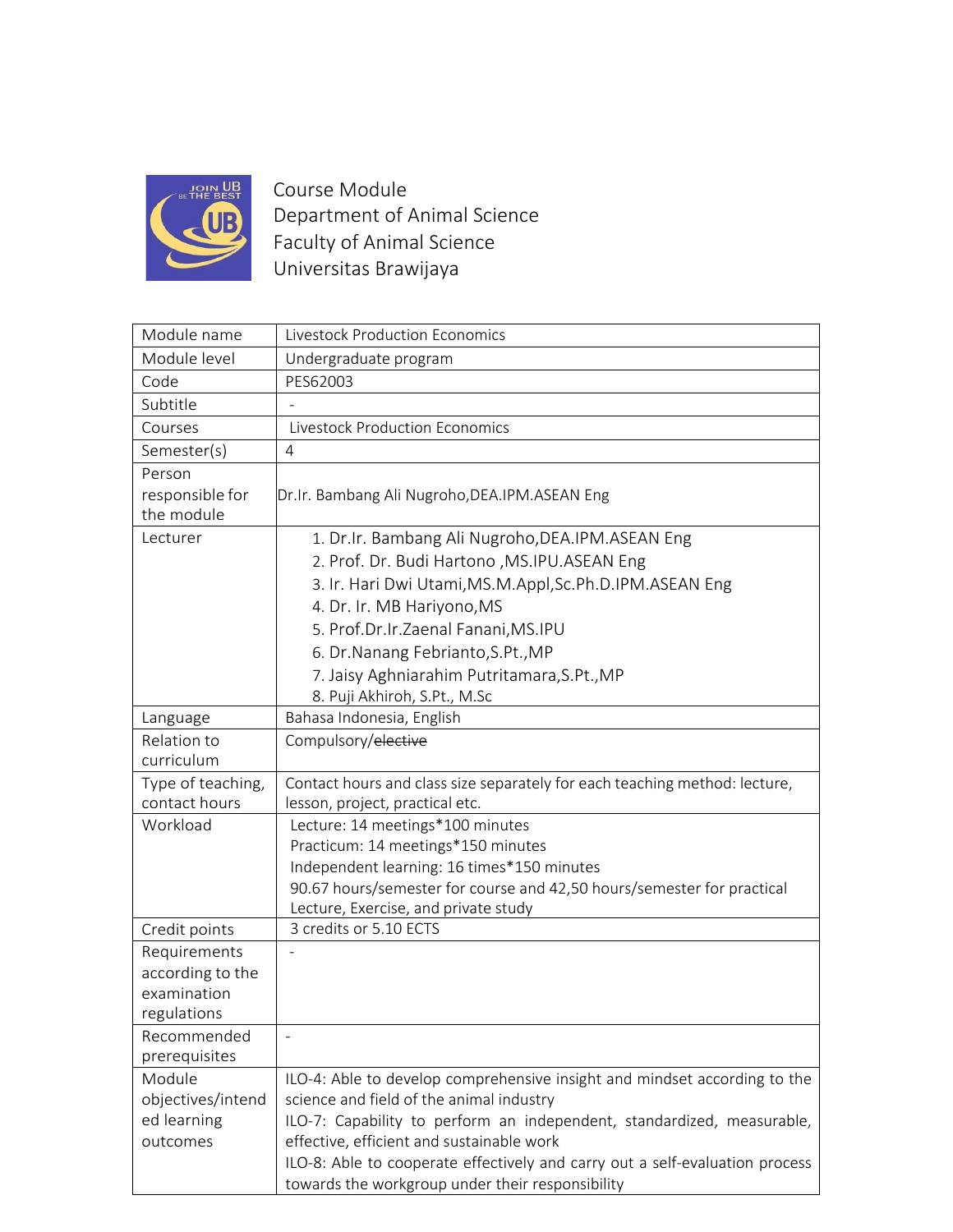|                 | ILO-10: Demonstrating good capability to be independent and to work in                         |
|-----------------|------------------------------------------------------------------------------------------------|
|                 | team as to identify and analyse problems                                                       |
|                 | ILO-12: Capability to ethically design and perform experiments, analyze and                    |
|                 | interpret data as to provide sustainable problem solving in Animal Science                     |
|                 | Objectives:                                                                                    |
|                 | Knowledge: able to project economic activities, economic sources,                              |
|                 | economic principles and approaches, economic actors in the livestock                           |
|                 | industry, able to analyze the theory and concepts of costs, acceptance,                        |
|                 | benefits and functions, able to design and evaluate input-input, input-                        |
|                 | output, output-output relationships                                                            |
|                 | Skills: cognitive- Able to know and understand about understanding of                          |
|                 | economic activities, economic resources, economic principles<br>and                            |
|                 | approaches, economic actors, theories and examples of applications of                          |
|                 | micro and macroeconomic activities, theories and concepts of factors of                        |
|                 | production, theories and concepts of costs, revenues, profits and functions,                   |
|                 | relationships input-input, input-output, output-output and the concept of                      |
|                 | linear programming<br>Competences: Able to explain about project economic activities, economic |
|                 | sources, economic principles and approaches, economic actors in the                            |
|                 | livestock industry, able to analyze the theory and concepts of costs,                          |
|                 | acceptance, benefits and functions, able to design and evaluate input-input,                   |
|                 | input-output, output-output relationships                                                      |
| Content         | Courses:                                                                                       |
|                 | 1. Lecture contract, introductory outline of the economy, production and                       |
|                 | animal husbandry and scope                                                                     |
|                 | 2. Economic resources and economic approaches and economic actors                              |
|                 | Demand theory and supply theory<br>3.                                                          |
|                 | Market forms<br>4.                                                                             |
|                 | 5.<br>Elasticity                                                                               |
|                 | Macroeconomic theory (APBN, Inflation, PDBPNB)<br>6.                                           |
|                 | 7. Fiscal and monetary policy<br>Definition of Production and Production Process<br>8.         |
|                 | 9. Input-output relationship                                                                   |
|                 | 10. Input-input relationship                                                                   |
|                 | 11. Output-output relationship                                                                 |
|                 | 12. The concept of cost, revenue and profit                                                    |
|                 | 13. BEP, MOS                                                                                   |
|                 | 14. Linear Programming                                                                         |
| Study and       | Midterm exam<br>1.                                                                             |
| examination     | Final term exam<br>2.                                                                          |
| requirementsand | Practicum<br>3.                                                                                |
| forms of        |                                                                                                |
| examination     | How to score:                                                                                  |
|                 | Midterm Exam= 40 %                                                                             |
|                 | Final Exam = $40\%$                                                                            |
|                 | Practicum = 20%                                                                                |
|                 | $A:80 <$ Final Score $\leq 100$                                                                |
|                 | $B+$ : 75 < Final Score $\leq 80$                                                              |
|                 | $B:69 <$ Final Score $\leq 75$                                                                 |
|                 | $C+$ : 60 < Final Score $\leq 69$                                                              |